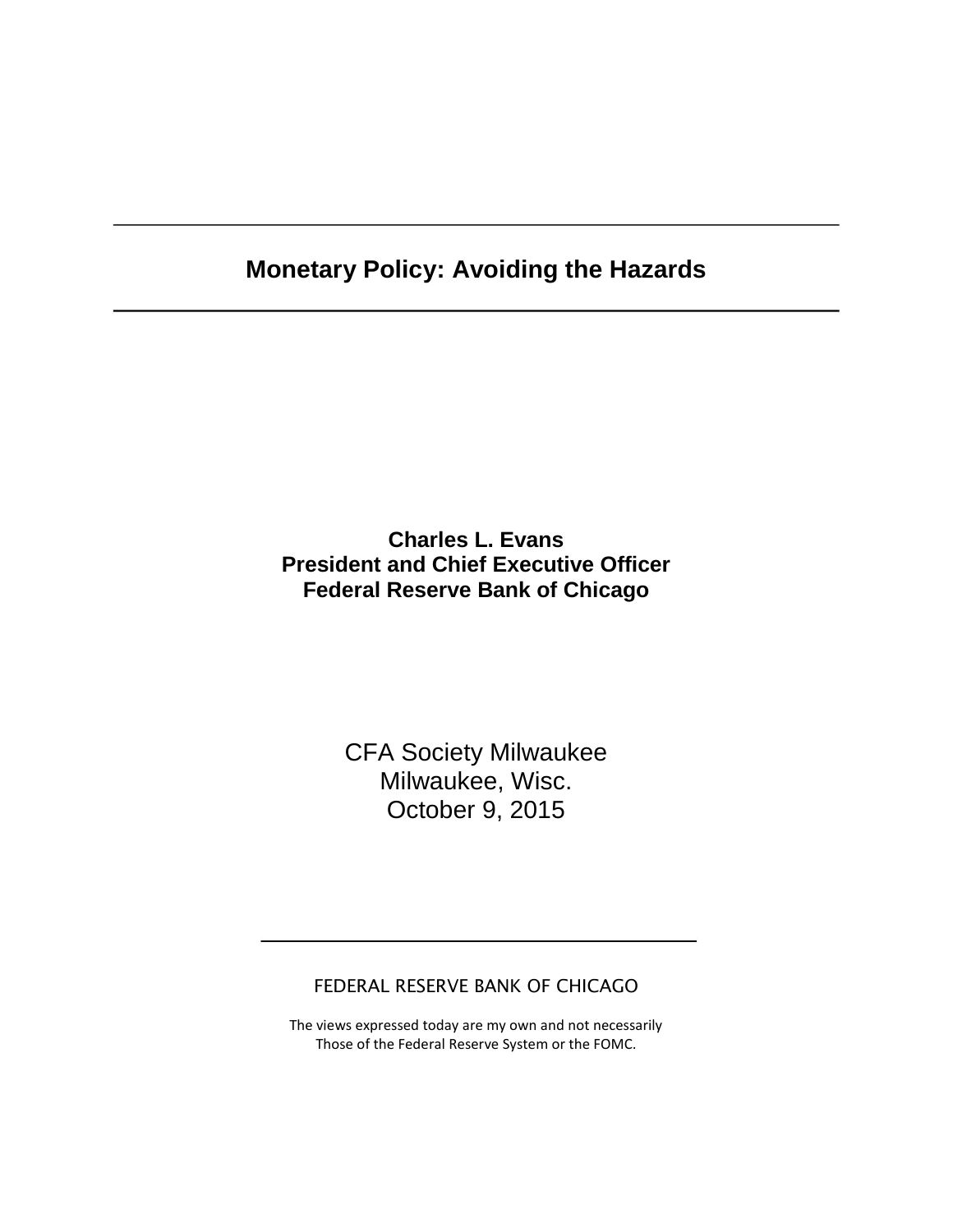#### **Monetary Policy: Avoiding the Hazards** Charles L. Evans President and Chief Executive Officer Federal Reserve Bank of Chicago

## **Introduction**

Good afternoon. Thank you, Travis.

Before I begin, I should note that my commentary reflects my own views and does not necessarily represent those of my colleagues on the Federal Open Market Committee (FOMC) or within the Federal Reserve System. I'm going to use the term "FOMC" a lot. The Federal Reserve Board Governors and 12 Reserve Bank Presidents comprise this committee, and it is the group that makes monetary policy decisions for the United States.

Although my comments today will be about the U.S. economy and current monetary policy challenges that the Federal Reserve faces, I'd like to start with an observation about how basic decision-making challenges, similar to what I'm sure many of you regularly face, inform my policy analysis. In 2002, a psychologist by the name of Daniel Kahneman won the Nobel Prize in Economics for his work related to the field of behavioral economics.[1](#page-1-0) He is the author of a recent book entitled *Thinking, Fast and Slow*. [2](#page-1-1) An overly simplistic synopsis of the book is this: Our minds are wired in complicated ways to solve a variety of problems. Sometimes our quick-reaction brain reaches the right solution, and other times it doesn't. That's when our slower, more thoughtful brain is required to get it right. Recently, I read an interview with Kahneman with the following subtitle: "What would I eliminate if I had a magic wand? Overconfidence.<sup>"[3](#page-1-2)</sup> This certainly is food for thought.

Given my economics training, my 20 years of experience attending FOMC meetings and the outstanding analyses of my talented Fed staff, I often feel extremely confident about my monetary policy views. But policy mistakes can and have happened throughout the long history of central banks. With this in mind, I'm constantly asking myself, "What if my policy proposals end up being wrong?" So I try to have a Plan B ready to go. For example, in 2011, in an effort to provide more monetary accommodation, I proposed that the FOMC adopt explicit forward guidance that linked our future policy actions to outcomes for unemployment and inflation. This guidance included a safeguard that said accommodation would be dialed back if it unintentionally

<span id="page-1-0"></span> $<sup>1</sup>$  In its announcement, the Royal Swedish Academy of Sciences (2002b) cites Kahneman "for having</sup> integrated insights from psychological research into economic science, especially concerning human judgment and decision-making under uncertainty." For further details on his research, see Royal Swedish Academy of Sciences (2002a).<br><sup>2</sup> Kahneman (2011).

<span id="page-1-1"></span>

<span id="page-1-2"></span> $3$  Shariatmadari (2015).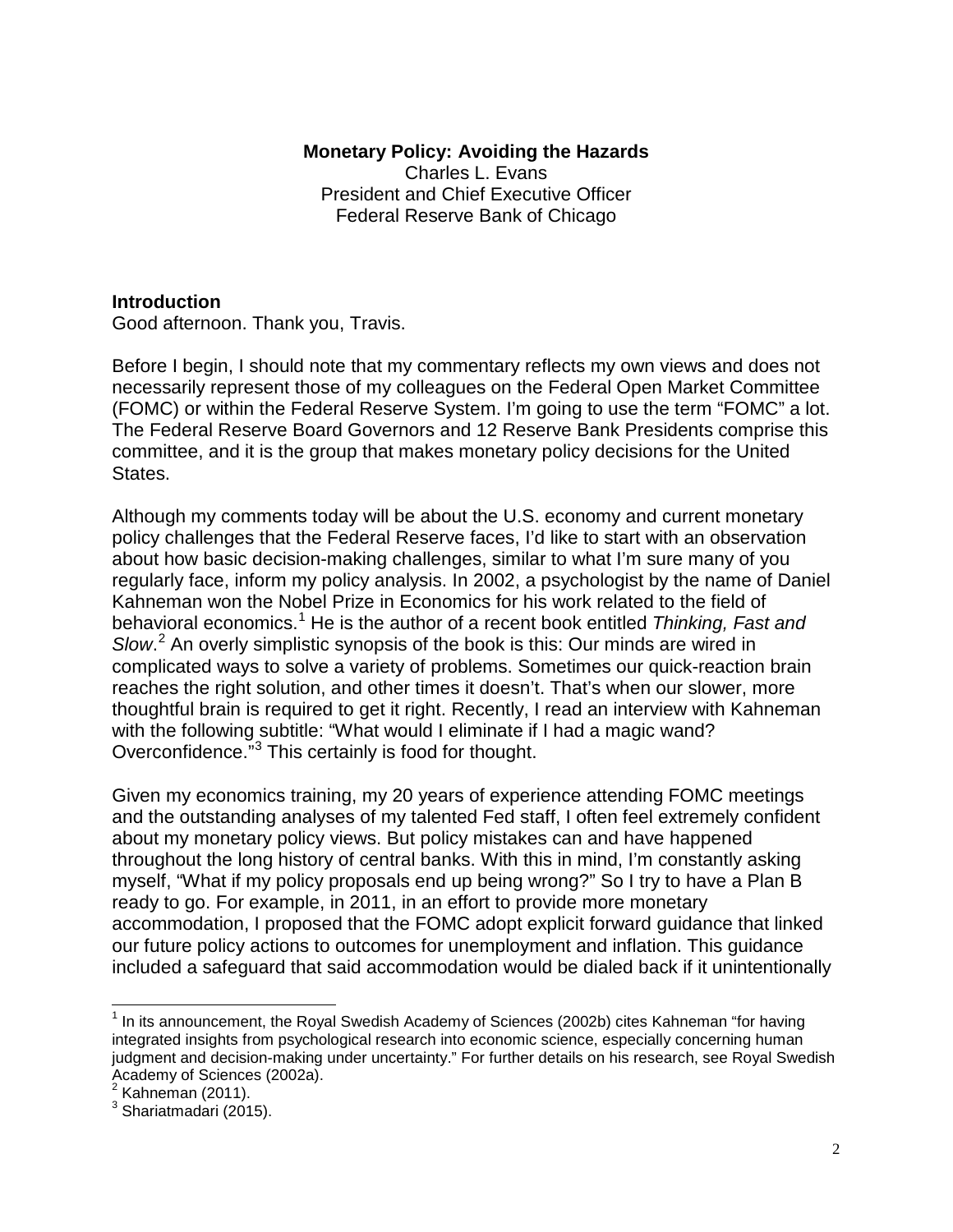kindled unacceptably high inflation. So, the proposal had a Plan B imbedded in it. The Federal Open Market Committee adopted a policy along these lines in late 2012. As it turned out, we didn't need to invoke the safeguard, but I still think it played a critical Plan B role in the policy's effectiveness.

As my speech progresses, I hope you will see similar attempts to provide risk safeguards in my comments today. First, though, I would like to begin with a discussion of the goals of monetary policy.

## **Goals of Monetary Policy — Are We There Yet?**

Congress has charged the Federal Reserve with fostering financial conditions that achieve stable prices and maximum sustainable employment. These two goals together known as our "dual mandate" — guide the Fed's monetary policy decisions. The Federal Open Market Committee has translated these broadly defined mandates into operational goals.

For the first goal, the inflation rate over the longer run is primarily determined by monetary policy. So the FOMC has the ability to specify a longer-run goal for inflation. Since January 2012, the Committee has set an explicit 2 percent inflation target, measured by the annual change in the Price Index for Personal Consumption Expenditures (PCE).<sup>[4](#page-2-0)</sup>

For the second goal, quantifying the maximum sustainable level of employment is a much more complex undertaking. Many nonmonetary factors affect the structure and dynamics of the labor market. These factors can vary over time and are hard to measure. Consequently, the Committee does not set a fixed goal for employment, but instead considers a wide range of indicators to gauge maximum employment.

Nonetheless, FOMC participants do provide their individual views of the longer-run normal level of unemployment that are consistent with the employment mandate. These can be found in the Committee's Summary of Economic Projections (SEP), which are released four times a year and give participants' forecasts of key economic metrics over the next three years and for the longer run.<sup>[5](#page-2-1)</sup> In the most recent SEP, which was released a little over three weeks ago, the median participant estimated that the normal long-run unemployment rate was 4.9 percent. $<sup>6</sup>$  $<sup>6</sup>$  $<sup>6</sup>$  My own assessment is in line with this</sup> projection.

Given these operational objectives, how close are we to achieving the dual mandate? There is no doubt that labor markets have improved significantly over the past seven years. Job growth has been quite solid for some time now. Last month's number was somewhat weaker than expected but doesn't change the overall view. And the

<span id="page-2-0"></span> $<sup>4</sup>$  This was first acknowledged in Federal Open Market Committee (2012). It remains in the most recent</sup> statement of our longer-run goals; see Federal Open Market Committee (2015b).<br>5 Specifically, the participants provide their forecasts of real GDP growth, the unemployment rate and<br>5 Specifically, the participants provide

<span id="page-2-1"></span>inflation, along with individual assessments of the appropriate monetary policy that support those forecasts.

<span id="page-2-2"></span>See Federal Open Market Committee (2015a) for the most recent projections.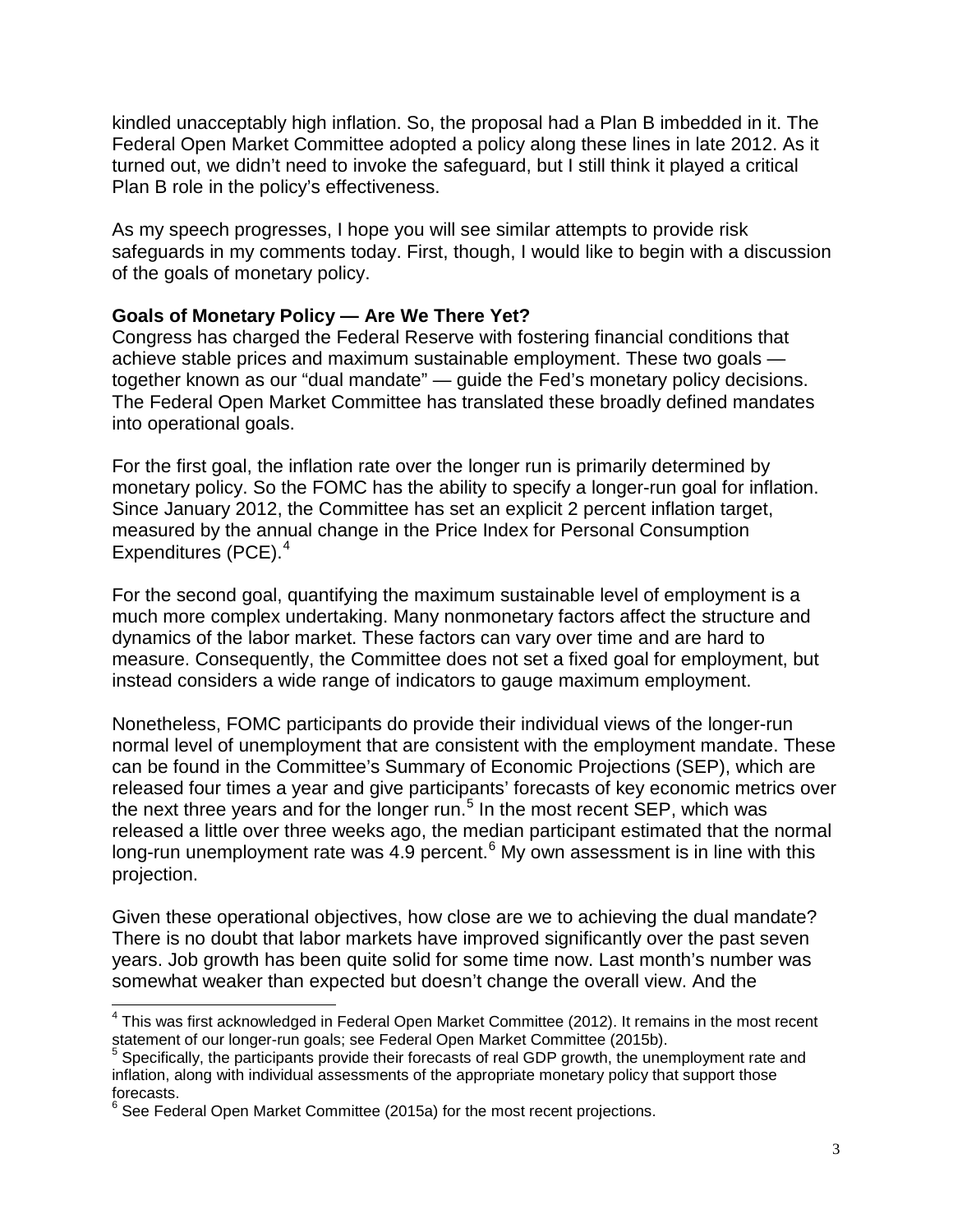unemployment rate has declined significantly from its peak of 10 percent in 2009 and currently stands at 5.1 percent. This is just two-tenths of a percentage point above the median long-run projection. However, a number of other labor market indicators lead me to believe that there still remains some additional resource slack beyond what the unemployment rate alone indicates: Notably, a large number of people who are employed part time would prefer a full-time job; the labor force participation rate is quite low, even after accounting for demographic and other long-running trends; and wage growth has been quite subdued.<sup>[7](#page-3-0)</sup>

My colleagues on the FOMC and I project that over the next three years, the unemployment rate will edge down further and run slightly below its long-run sustainable level. $8$  I also believe the elements of "extra" labor-market slack I just mentioned will dissipate over that time. What is driving this forecast? Well, gross domestic product (GDP) growth appears to be well positioned to continue at a fairly solid, though not spectacular, pace for some time. In particular, consumer spending looks to be advancing at a healthy rate — supported in part by lower energy prices and, more importantly, by the improvements in the job market. We economists sometimes refer to this as "virtuous cyclical dynamics" — more jobs lead to more spending, which in turn leads to more jobs. So, although there are some risks, I am relatively confident that we will reach our employment goal within a reasonable period.

However, I am far less confident about reaching our inflation goal within a reasonable time frame. Inflation has been too low for too long. Core PCE inflation — which strips out the volatile energy and food components and is a good indicator of underlying inflation trends — has averaged just 1.4 percent over the past seven years. Core PCE inflation over the past 12 months was just 1.3 percent. The total PCE price index has barely budged, rising just 0.3 percent over the past year.

Most FOMC participants expect inflation to rise steadily from these low levels, coming in just a shade under the Committee's 2 percent target by the end of 2017.  $9$  My own forecast is less sanguine. I expect core PCE inflation to undershoot 2 percent by a greater margin over the next two years than do my colleagues. I expect core PCE inflation will be just below 2 percent at the end of 2018.

A number of factors inform my inflation forecast. First, low energy prices and increases in the dollar continue to generate downward pressure on consumer prices. Second, putting aside the swings in energy prices and the like, core inflation tends to change quite slowly — particularly when it is at low levels. So low core inflation today tends to be a harbinger of low overall inflation for some time. Third, wage growth has been very

 $7$  See Evans (2014a, 2014b, 2014c, 2015a, 2015b and 2015c).

<span id="page-3-1"></span><span id="page-3-0"></span><sup>&</sup>lt;sup>8</sup> According to the median forecast of latest SEP, the unemployment rate is projected to edge down further next year to 4.8 percent and to remain at that level through the end of 2018.The median forecast for real gross domestic product (GDP) growth is 2.1 percent for 2015. It rises to 2.3 percent in 2016 before gradually edging down to 2 percent (the longer-run estimate of real GDP growth) in 2018 (Federal Open Market Committee, 2015a).

<span id="page-3-2"></span> $9$  In the latest SEP, the median forecast for both core and total PCE inflation is 1.7 percent in 2016, 1.9 percent in 2017, and 2 percent in 2018 (Federal Open Market Committee, 2015a).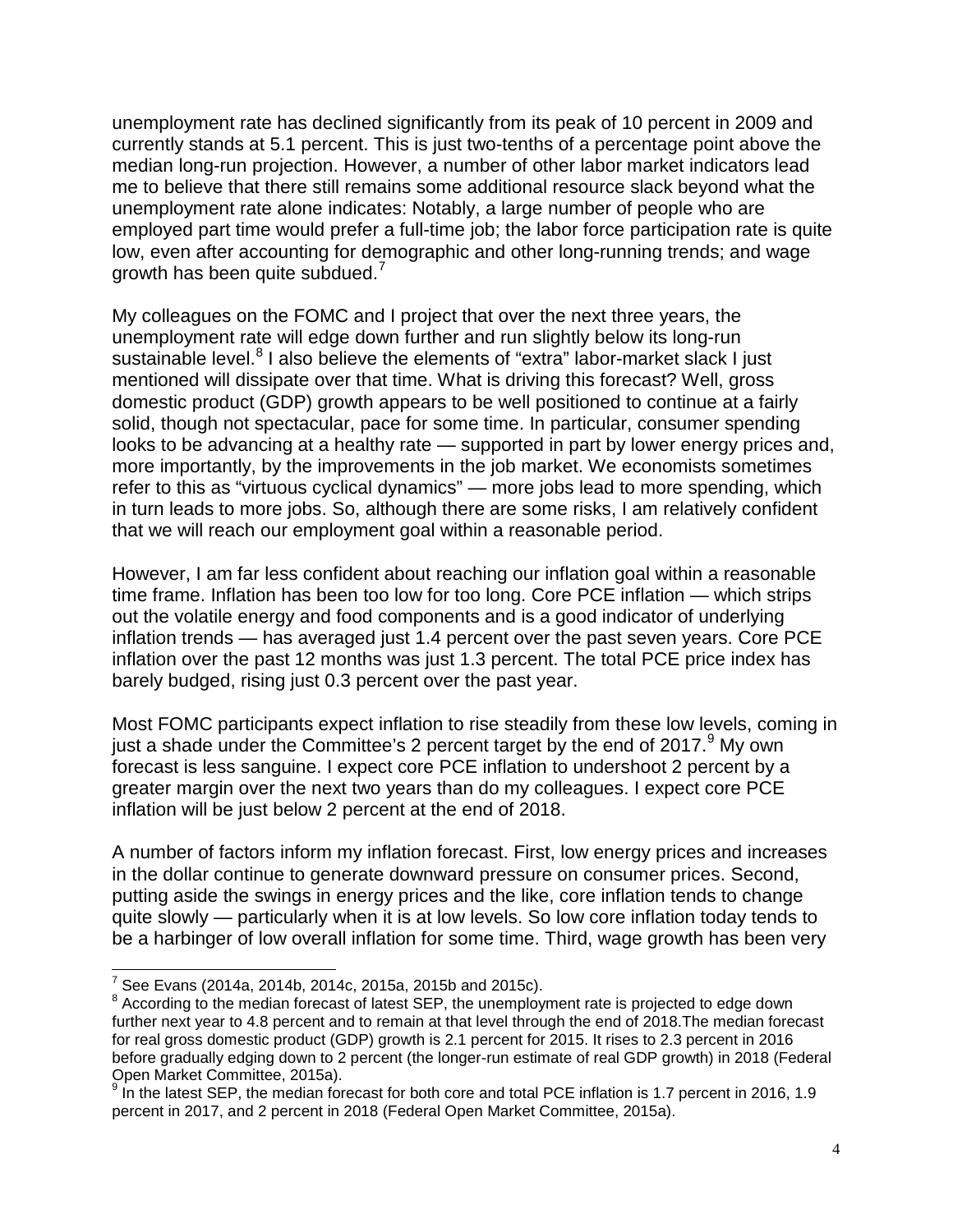subdued, coming in around 2 percent to 2-1/2 percent for the past six years. This is well below the 3 to 3-1/2 percent pace we would expect in an economy growing at its potential with inflation at 2 percent. Although higher wage growth is not necessarily a strong predictor of inflation, it is a good corroborating indicator of underlying inflation trends.

So given these forces holding back inflation, why do I expect it to rise? Well, the influences from low energy and import prices are expected to be temporary. Additional improvement in the labor market should also help boost inflation. Another important determinant of actual inflation is the public's perception of inflationary trends because these views get built into the pricing decisions of businesses and the wage aspirations of workers. Currently, these expectations appear to be higher than actual inflation. So they should also help boost inflation. Furthermore, economic theory tells us that in the long run, inflation is a monetary phenomenon, and my forecast for a gradual rise in inflation critically depends on monetary policy maintaining a highly accommodative stance for some time.

#### **A Risk-Management Approach to Monetary Policy**

As a policymaker, I try to rely on my expertise and judgment and that of my staff to chart a course for the future. But I am aware that I must also guard against overconfidence and have a good Plan B in hand in case obstacles materialize. In determining the best course for monetary policy, I believe the Fed should follow this principle. How does that apply to today's situation?

Currently, there are some downside risks to reaching our maximum employment goal namely, the potential for weak foreign activity to weigh on U.S. growth. But, as I noted earlier, we have made tremendous progress toward this goal. Economic growth appears to have enough momentum that I am fairly confident that we will reach our maximum employment goal within a reasonable time. However, to reiterate, I am far less confident that we can reach our 2 percent inflation target over the medium term because of a number of important downside risks to the inflation outlook. Now I recognize that "medium term" is somewhat vague. To a central banker it can mean 2 to 3 years or 3 to 4 years. It is more a term of art than science.

So what are these inflation risks? With prospects of slower growth in China and other emerging market economies, low energy and import prices could exert downward pressure on inflation longer than I anticipate. In addition, while many survey-based measures of long-term inflation expectations have been relatively stable in recent years, we shouldn't take them as confirmation that our 2 percent target is assured. In fact, some survey measures of inflation expectations have ticked down in the past year and a half. Furthermore, financial market-based measures of inflation compensation have moved quite low in recent months. These could reflect either lower expectations of inflation or a heightened concern for the economic conditions that are associated with low inflation. Adding to my unease is anecdotal evidence: I talk to a wide range of business contacts, and none of them are mentioning rising inflationary or cost pressures. None of them are planning for higher inflation. They don't expect it.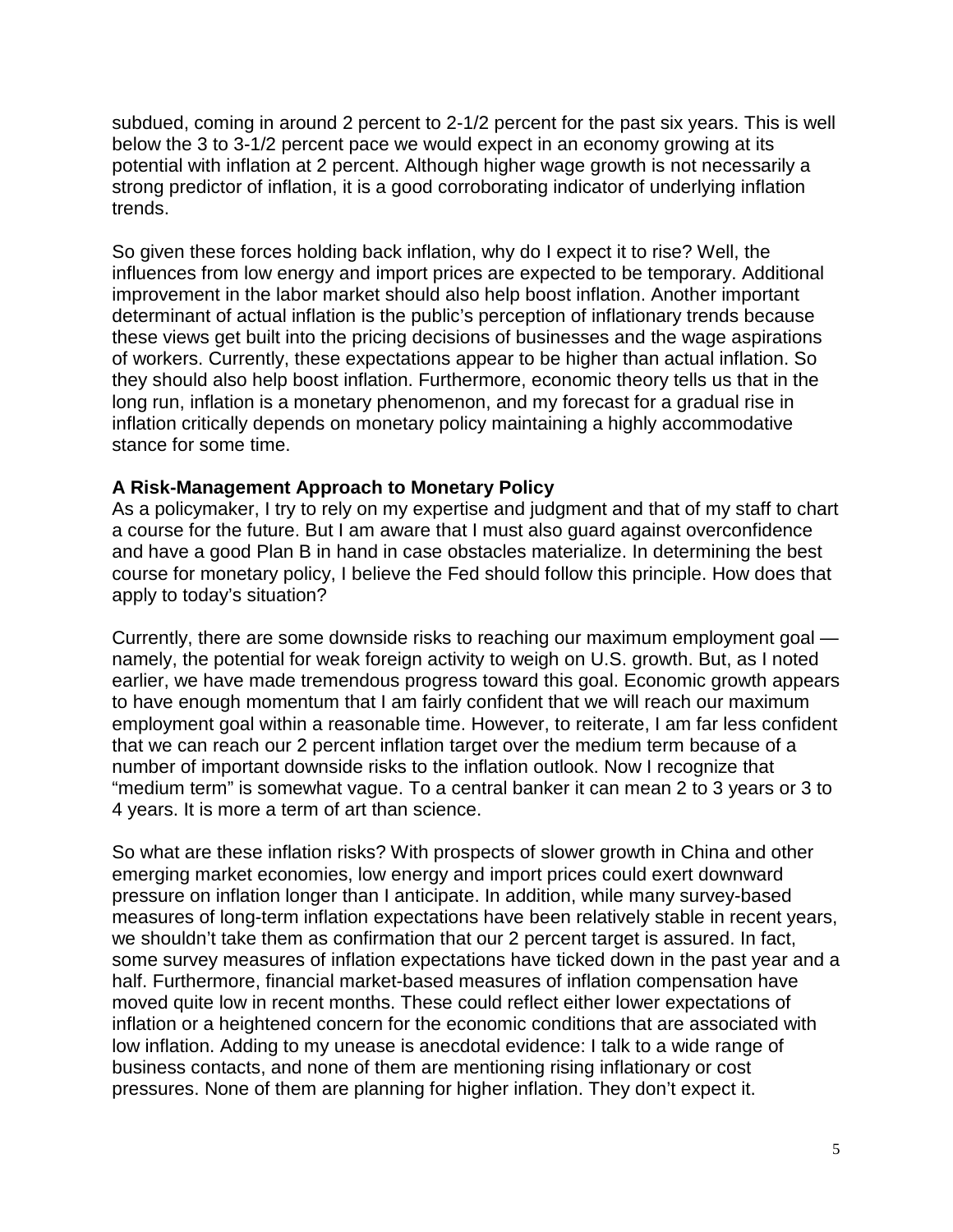How does this asymmetric assessment of risks to achieving the dual mandate goals influence my view of the most appropriate path for monetary policy over the next three years? It leads me to conclude that a later liftoff and a gradual normalization of our monetary policy framework will best position the economy for the potential challenges ahead.

Before raising rates, I would like to have more confidence than I do today that inflation is indeed beginning to head higher. Given the current low level of core inflation, some evidence of true upward momentum in actual inflation is critical to this assessment. I believe that it could well be the middle of next year before the headwinds from lower energy prices and the stronger dollar dissipate enough so that we begin to see some sustained upward movement in core inflation. After liftoff, I think it would be appropriate to raise the target interest rate very gradually. This would give us sufficient time to assess how the economy is adjusting to higher rates and the progress we are making toward our policy goals.

Overall, my view of appropriate policy is somewhat more accommodative than the views held by the majority of my colleagues. In addition to economic and inflation forecasts, FOMC participants also submit individual assessments of the appropriate monetary policy that support their SEP forecasts. These policy judgments are summarized in the FOMC's well-known "dot plot."



# Appropriate Pace of Policy Firming

Source: Interest rate projections are from the September 17, 2015 FOMC Summary of Economic Projections. Market expectations are from OIS futures as of October 7, 2015.

Þ.

6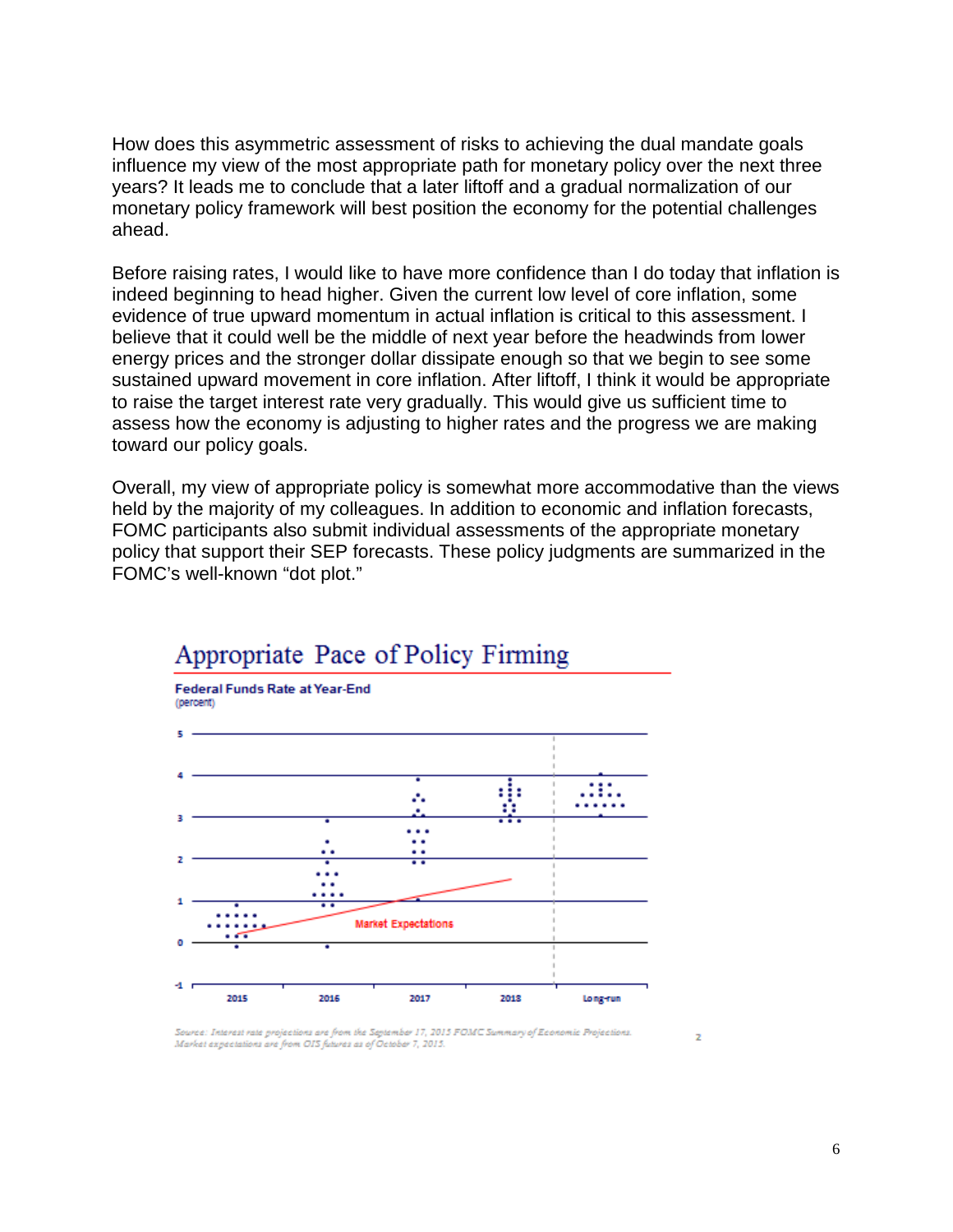This is the chart I handed you that shows FOMC participants' views of the appropriate target federal funds rate by the end of each year for 2015 to 2018 and also over the longer run. Each participant's fed funds rate forecast is shown as a distinct dot at each of these time horizons. Focusing on the median policy projection for the end of 2015, most of my colleagues think that it will be appropriate to raise the target federal funds rate sometime this year. Over the next 3 years these prognostications envision a slow increase, to about  $3-1/2$  percent by the end of 2018.<sup>[10](#page-6-0)</sup> On average, this path is consistent with the target federal funds rate increasing by 25 basis points at every other FOMC meeting over the next three years. This is certainly a gradual path by historical standards. It is even slower than the so-called "measured pace" of increases over the 2004–06 tightening cycle, which was 25 basis points per meeting.

As I said, I think policy should be somewhat more accommodative than this course of action suggested by the median forecasts of the latest SEP. In my view, an extra-patient approach is warranted for several reasons. And you will see that my logic reflects my risk-management approach to monetary policy.

First, after several years of below-target inflation performance and in light of the downside risks to the inflation outlook, appropriate policy should provide enough accommodation to generate a reasonable likelihood that inflation in the future would moderately exceed 2 percent. Aggressive pursuit of achieving our 2 percent target sooner rather than later does indeed open the possibility of modestly overshooting 2 percent. But this is not as heretical as it might first appear. After all, this is a consequence of having a symmetric inflation target: It is difficult to average 2 percent inflation over the medium term if the track record and near-term projections of inflation are all less than 2 percent.

Furthermore, maintaining credibility is key to effective policy. Historically, central bankers have established their credibility by defending their inflation target from undesirably high inflation. Today, policy needs to validate our claim that we aim to achieve our 2 percent inflation target in a symmetric fashion. Failure to defend our inflation goal from below may weaken the credibility of this claim. The public could begin to mistakenly believe that 2 percent inflation is a ceiling — and not a symmetric target. As a result, expectations for average inflation could fall, lessening the upward pull on actual inflation and making it even more difficult for us to achieve our 2 percent target.

Second, consider the other policy mistakes we could make. One possibility is that we begin to raise rates only to learn that we have misjudged the strength of the economy or the upward tilt in inflation. In order to put the economy back on track, we would have to cut interest rates back to zero and possibly even resort to unconventional policy tools, such as more quantitative easing.<sup>[11](#page-6-1)</sup> I think quantitative easing has been effective, but it

<span id="page-6-0"></span> $10$  Specifically, the median projected path for the target federal funds rate is 0.4 percent at the end of 2015; 1.4 percent at the end of 2016; 2.6 percent at the end of 2017; and 3.4 percent at the end of 2018. The median projection for the longer-run level of the federal funds rate is 3.5 percent (Federal Open Market Committee, 2015a).

<span id="page-6-1"></span><sup>&</sup>lt;sup>11</sup> For more about the quantitative easing programs (also referred to as large-scale asset purchases) and the rationale behind them, see Board of Governors of the Federal Reserve System (2015).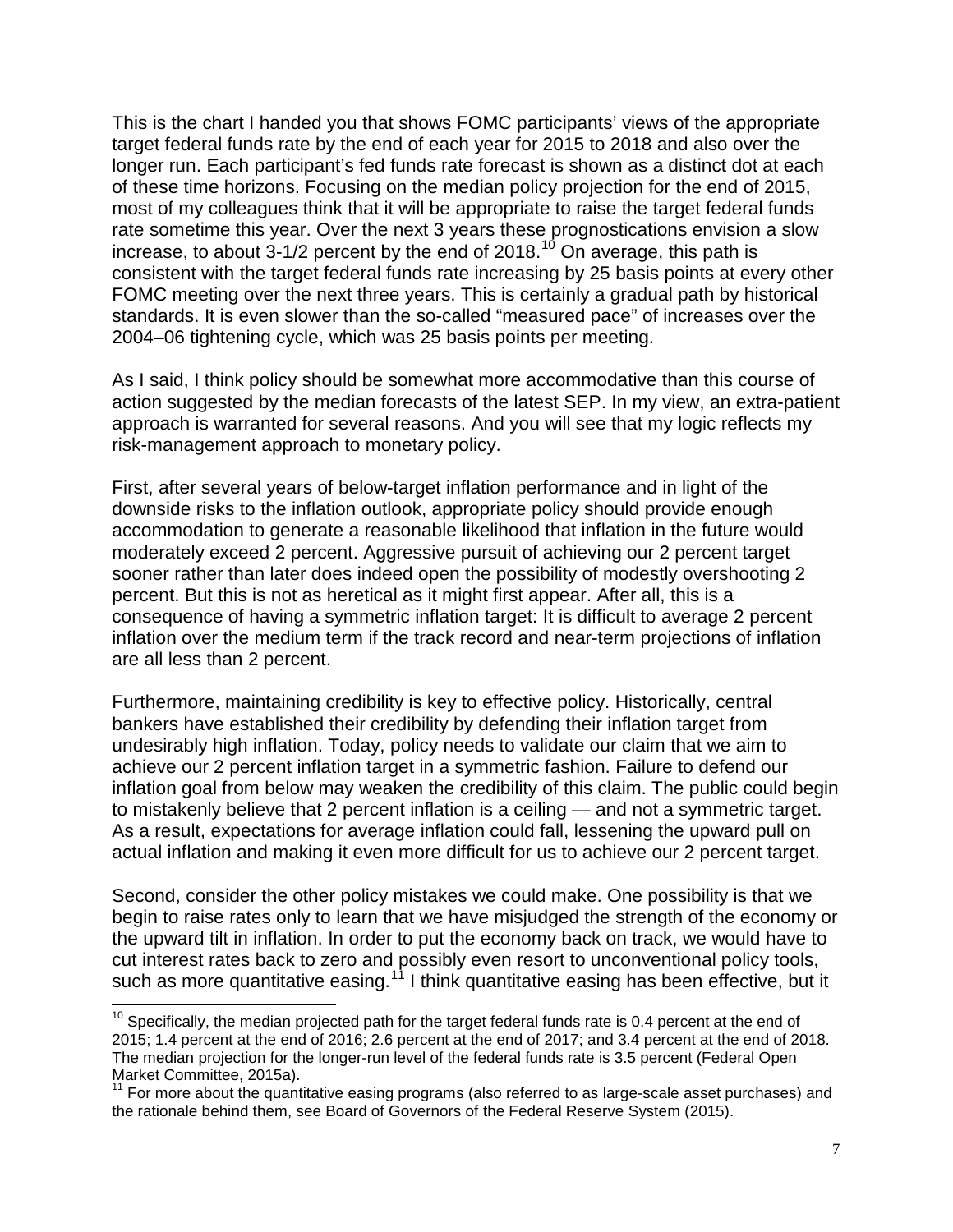clearly is a second-best alternative to traditional policy. This scenario is not merely hypothetical. Just consider the recent challenges experienced in Europe and Japan. Policymakers tried to raise rates from their lower bounds; but faced with faltering demand, they were forced to reverse course and deploy nontraditional tools more aggressively than before. And we all know the subsequent difficulties Europe and Japan have had in rekindling growth and inflation. So I see substantial costs to premature policy normalization.

An alternative potential policy mistake is that sometime during the gradual policy normalization process, inflation begins to rise too quickly. Well, we have the experience and the appropriate tools to deal with such an outcome. Given how slowly underlying inflation would likely move up from the current low levels, we probably could keep inflation in check with only moderate increases in interest rates relative to current forecasts. And given how gradual the projected rate increases are in the latest SEP, the concerns being voiced about the risks of rapid increases in policy rates if inflation were to pick up seem overblown to me. For example, we could raise the funds rate 100 basis points more than envisioned by the median SEP projection in a year simply by increasing rates 25 basis points at every meeting instead of at every other meeting that's hardly a steep path of rate increases.

Furthermore, as I just outlined, there is no problem in moderately overshooting 2 percent. After several years of inflation being too low, a modest overshoot simply would be a natural manifestation of the Federal Reserve's symmetric inflation target. Moreover, such an outcome is not likely to raise the public's long-term inflation expectations either — just look at how little these expectations appear to have moved with persistently low inflation readings over the past several years. So, I see the costs of dealing with the emergence of unexpected inflation pressures as being manageable.

All told, I think the best policy is to take a very gradual approach to normalization. This would balance both the various risks to my projections for the economy's most likely path and the costs that would be involved in mitigating those risks.

Now I would like to emphasize that while I favor a somewhat later lift off than many of my colleagues, the precise timing for first increase in the federal funds rate is less important to me than the path the funds rate will follow over the entire policy normalization process. After all, today's medium and longer-term interest rates depend on market expectations of the entire path for future rates, not just the first move. In turn, these medium and longer-term rates are key to the borrowing and spending decisions of households and businesses.

Accordingly, when thinking about the initial stages of normalization, I find it useful to focus on where I think the federal funds rate ought to be at the end of next year given my economic outlook and assessment of the risks. And right now, regardless of the exact date for lift-off, I think it could well be appropriate for the funds rate to still be under one percent at the end of 2016.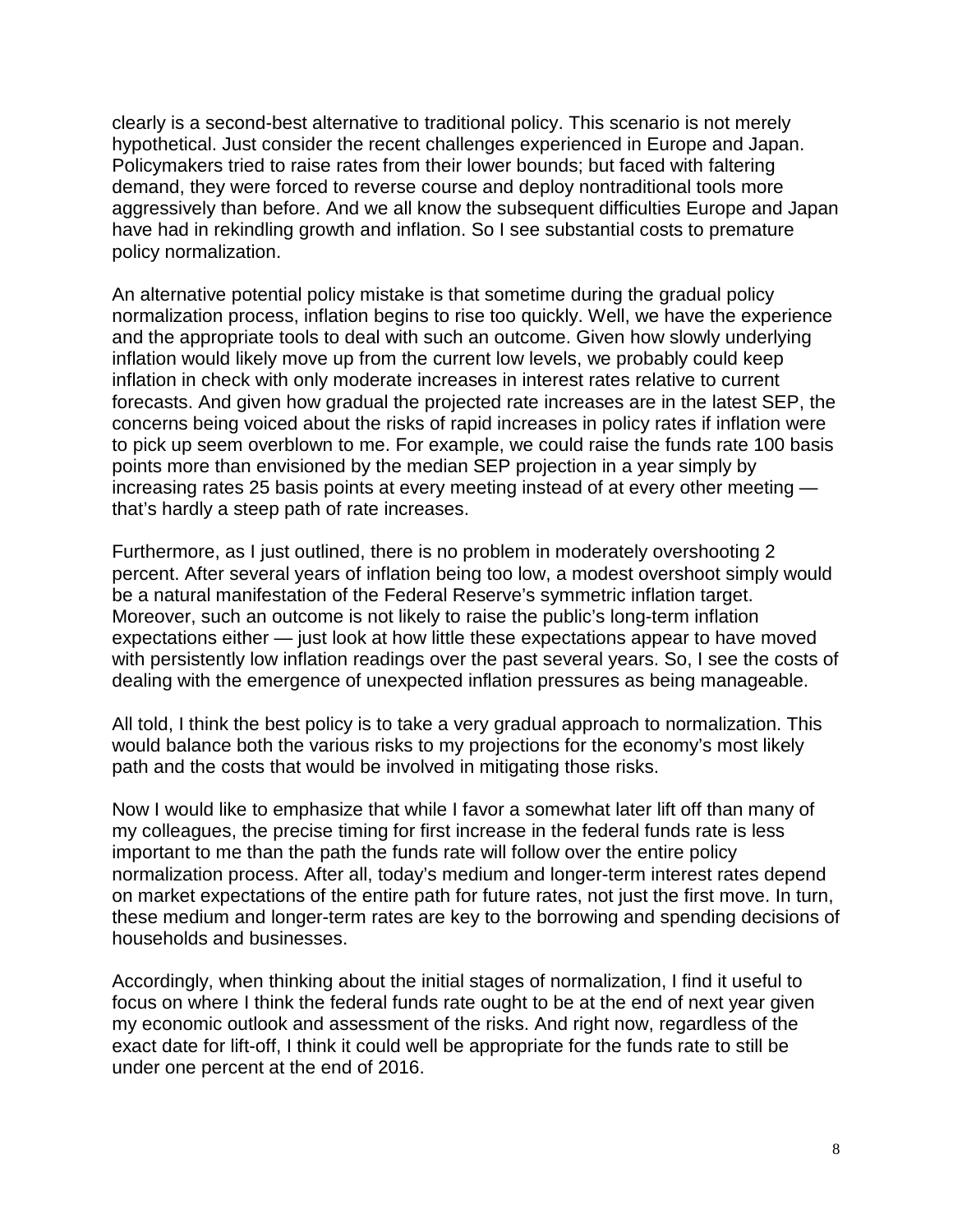There is an important caveat, though, to my comment downplaying the importance of the exact date of lift-off. It is critically important to me that when we first raise rates the FOMC also strongly and effectively communicates its plan for a gradual path for future rate increases. If we do not, then markets might construe an early liftoff as a signal that the Committee is less inclined to provide the degree of accommodation than I think is appropriate for the timely achievement of our dual mandate objectives. I would view this as an important policy error.

#### **Effective Communications Is a Critical Policy Tool**

I cannot stress enough how critical it is for monetary policymakers to effectively communicate how they aim to achieve their long-run goals and strategies. They must clearly describe how their views on the appropriate path for monetary policy will help generate outcomes for employment and inflation that are consistent with achieving the mandated goals within a reasonable time frame. Moreover, they must demonstrate they have appropriately considered the risks to their outlooks on the economy. I hope I have done that for you today by laying out my forecast for the economy and what I consider to be the appropriate path for policy.

We also need to be clear about how monetary policymakers will react to new data as the economy evolves. We talk a lot about data dependence, but what does that really mean? To me, it involves the following: 1) evaluating how the new information alters the outlook and the assessment of risks around that outlook; and 2) adjusting my expected path for policy in a way that keeps us on course to achieve our dual mandate objectives in a timely manner. So, if in the coming months inflation rises more quickly than I currently anticipate and appears to be headed to undesirably high levels, then I would argue to tighten financial conditions sooner and more aggressively than I presently do. If instead inflation headwinds persist, I would advocate a more gradual approach to normalization than I currently envision. In either case, my policy forecasts would change and I would explain how and why they did.

Such communication helps clarify our reaction to new information — the so-called Fed reaction function you hear financial market analysts talk about. This in turn makes it easier for households and businesses to plan for the future. Such transparency is a key feature of goal-oriented, accountable monetary policy — the kind of policy that the Federal Reserve is committed to providing today, and the kind of policy that the Federal Reserve is committed to providing in the future.

Thank you.

#### **References**

Board of Governors of the Federal Reserve System, 2015, "What are the Federal Reserve's large-scale asset purchases?," *Current FAQs*, January 16, available at [http://www.federalreserve.gov/faqs/what-are-the-federal-reserves-large-scale-asset](http://www.federalreserve.gov/faqs/what-are-the-federal-reserves-large-scale-asset-purchases.htm)[purchases.htm.](http://www.federalreserve.gov/faqs/what-are-the-federal-reserves-large-scale-asset-purchases.htm)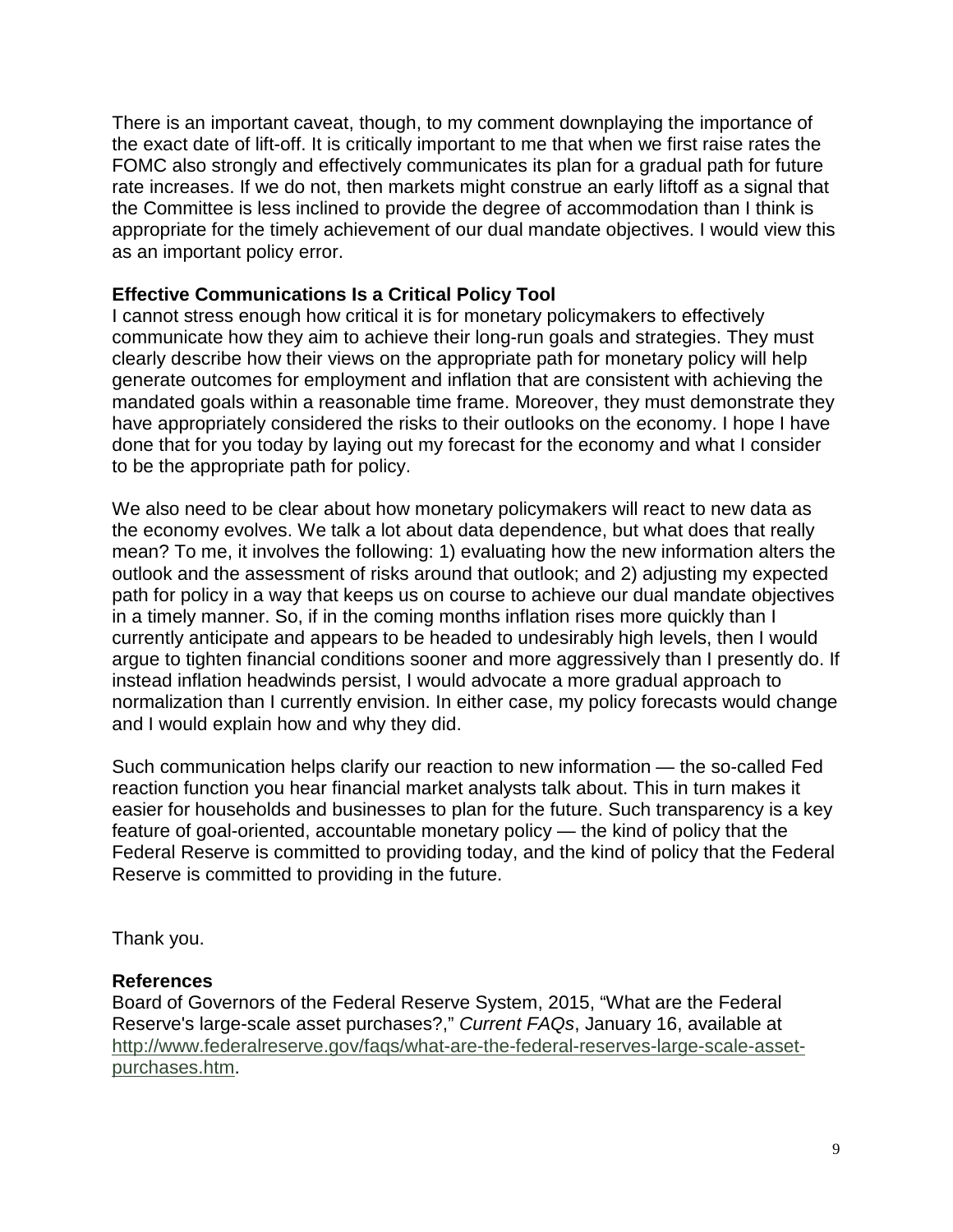Evans, Charles L., 2015a, "Exercising caution in normalizing monetary policy," speech, Swedbank Global Outlook Summit, Stockolm, May 18, available at [https://www.chicagofed.org/publications/speeches/2015/05-15-exercising-caution-in](https://www.chicagofed.org/publications/speeches/2015/05-15-exercising-caution-in-normalizing-monetary-policy)[normalizing-monetary-policy.](https://www.chicagofed.org/publications/speeches/2015/05-15-exercising-caution-in-normalizing-monetary-policy)

Evans, Charles L., 2015b, "Risk management in an uncertain world," speech, London, March 25, available at [https://www.chicagofed.org/publications/speeches/2015/03-25-](https://www.chicagofed.org/publications/speeches/2015/03-25-2015-risk-manangement-uncertain-world-charles-evans-london) [2015-risk-manangement-uncertain-world-charles-evans-london.](https://www.chicagofed.org/publications/speeches/2015/03-25-2015-risk-manangement-uncertain-world-charles-evans-london)

Evans, Charles L., 2015c, "Low inflation calls for patience in normalizing monetary policy," speech, Lake Forest-Lake Bluff Rotary Club, Lake Forest, IL, March 4, available at [https://www.chicagofed.org/publications/speeches/2015/03-04-low-inflation-calls-for](https://www.chicagofed.org/publications/speeches/2015/03-04-low-inflation-calls-for-patience-lake-forest-lake-bluff-rotary-charles-evans)[patience-lake-forest-lake-bluff-rotary-charles-evans.](https://www.chicagofed.org/publications/speeches/2015/03-04-low-inflation-calls-for-patience-lake-forest-lake-bluff-rotary-charles-evans)

Evans, Charles L., 2014a, "Monetary policy normalization: If not now, when?," speech, BMO Harris and Lakeland College Economic Briefing, Plymouth, WI, October 8, available at [https://www.chicagofed.org/publications/speeches/2014/10-08-14-charles](https://www.chicagofed.org/publications/speeches/2014/10-08-14-charles-evans-monetary-policy-normalization-lakeland)[evans-monetary-policy-normalization-lakeland.](https://www.chicagofed.org/publications/speeches/2014/10-08-14-charles-evans-monetary-policy-normalization-lakeland)

Evans, Charles L., 2014b, "Is it time to return to business-as-usual monetary policy? A case for patience," speech, 56th National Association for Business Economics (NABE), Chicago, September 29, available at [https://www.chicagofed.org/publications/speeches/2014/09-29-14-charles-evans](https://www.chicagofed.org/publications/speeches/2014/09-29-14-charles-evans-patience-monetary-policy-nabe)[patience-monetary-policy-nabe.](https://www.chicagofed.org/publications/speeches/2014/09-29-14-charles-evans-patience-monetary-policy-nabe)

Evans, Charles L., 2014c, "Patience is a virtue when normalizing monetary policy," speech, Peterson Institute for International Economics Conference, Labor Market Slack: Assessing and Addressing in Real Time, Washington, DC, September 24, available at [https://www.chicagofed.org/publications/speeches/2014/09-24-14-charles-evans](https://www.chicagofed.org/publications/speeches/2014/09-24-14-charles-evans-patience-monetary-policy-peterson-institute)[patience-monetary-policy-peterson-institute.](https://www.chicagofed.org/publications/speeches/2014/09-24-14-charles-evans-patience-monetary-policy-peterson-institute)

Federal Open Market Committee, 2015a, Summary of Economic Projections, Washington DC September 17, available at [https://www.federalreserve.gov/monetarypolicy/fomcprojtabl20150917.htm.](https://www.federalreserve.gov/monetarypolicy/fomcprojtabl20150917.htm)

Federal Open Market Committee, 2015b, "Statement on longer-run goals and monetary policy strategy," Washington, DC, as amended effective January 27, available at [http://www.federalreserve.gov/monetarypolicy/files/FOMC\\_LongerRunGoals.pdf.](http://www.federalreserve.gov/monetarypolicy/files/FOMC_LongerRunGoals.pdf)

Federal Open Market Committee, 2012, press release, Washington, DC, January 25, available at [http://www.federalreserve.gov/newsevents/press/monetary/20120125c.htm.](http://www.federalreserve.gov/newsevents/press/monetary/20120125c.htm)

Kahneman, Daniel, 2011, *Thinking, Fast and Slow*, New York: Farrar, Straus and Giroux.